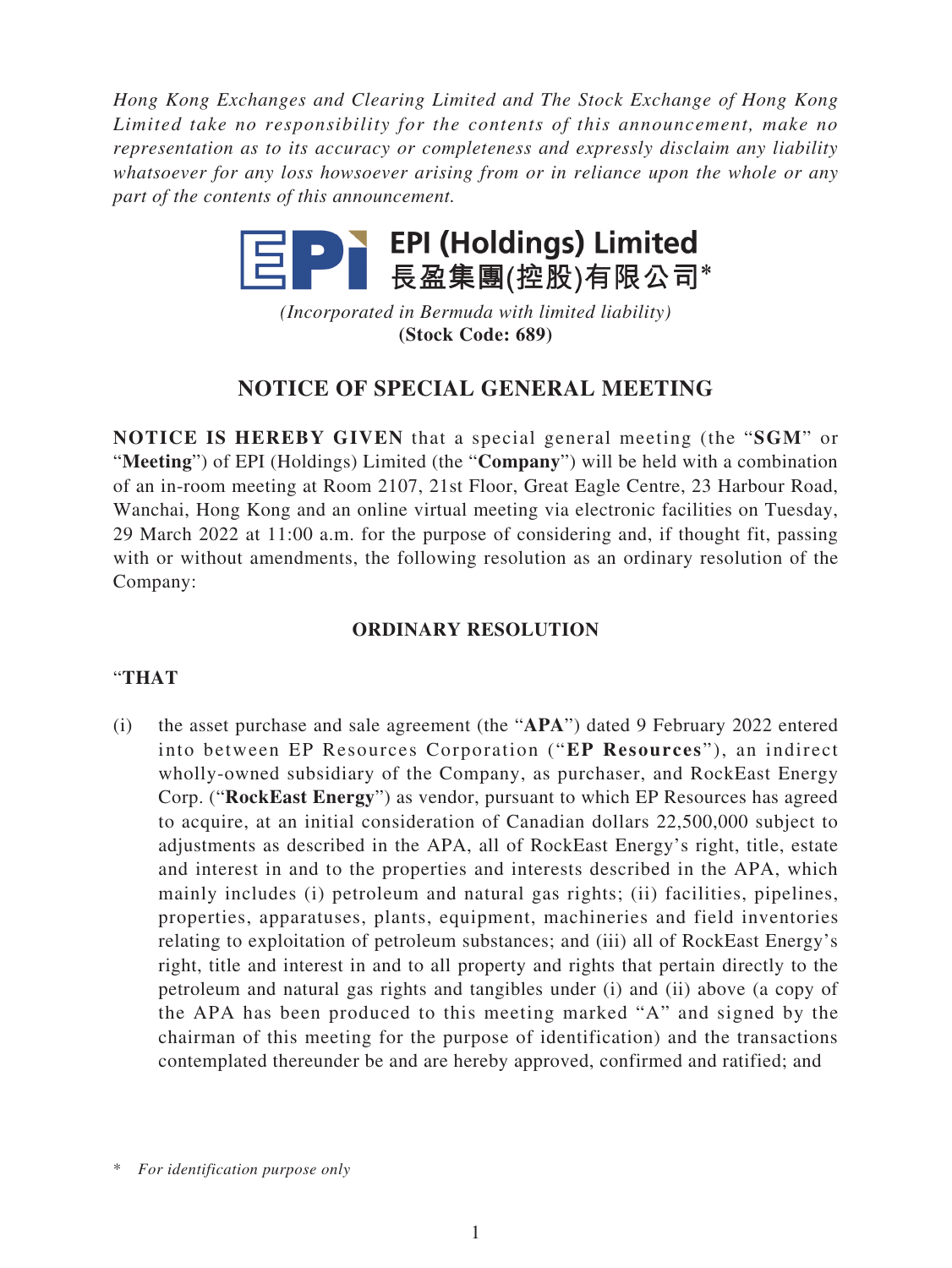(ii) any one or more of the directors of the Company be and is/are hereby authorised to do all other acts and things and execute all documents which they consider necessary or expedient for the implementation of and giving effect to the APA and the transactions contemplated thereunder."

> By Order of the Board **EPI (Holdings) Limited Sue Ka Lok** *Executive Director*

Hong Kong, 11 March 2022

*Principal Place of Business in Hong Kong:* Room 2107, 21st Floor Great Eagle Centre 23 Harbour Road Wanchai Hong Kong

*Registered Office:* Clarendon House 2 Church Street Hamilton HM11 Bermuda

*Notes:*

- 1. Any member of the Company entitled to attend and vote at the Meeting is entitled to appoint another person as his/her/its proxy to attend and vote instead of him/her/it. A member of the Company who is the holder of two or more shares of the Company may appoint more than one proxy to represent him/her/it to attend and vote on his/her/its behalf at the Meeting. A proxy need not be a member of the Company. In addition, a proxy or proxies representing either a member of the Company who is an individual or a member of the Company which is a corporation is entitled to exercise the same powers on behalf of the member of the Company which he/she/it or they represent(s) as such member of the Company could exercise. However, given the special arrangements adopted by the Company as set out in the section headed "Special Arrangements for the SGM" of the circular of the Company dated 11 March 2022 (the "**Circular**") (of which this notice forms part), the Company strongly encourages shareholders to exercise their rights to attend and vote at the Meeting via electronic facilities, if a shareholder (other than those who are required to attend the SGM physically to form a quorate meeting) wishes to vote on any resolution at the SGM by proxy, he/she/it should complete the proxy form and is strongly encouraged to appoint the chairman of the SGM as his/her/its proxy to exercise his/her/its right to vote at the SGM in accordance with his/her/its instructions.
- 2. The instrument appointing a proxy shall be in writing under the hand of the appointor or of his/her/ its attorney duly authorised in writing or, if the appointor is a corporation, either under its common seal or under the hand of an officer or attorney duly authorised to sign the same. In the case of an instrument of proxy purporting to be signed on behalf of a corporation by an officer thereof, it shall be assumed, unless the contrary appears, that such officer was duly authorised to sign such instrument of proxy on behalf of the corporation without further evidence of the fact.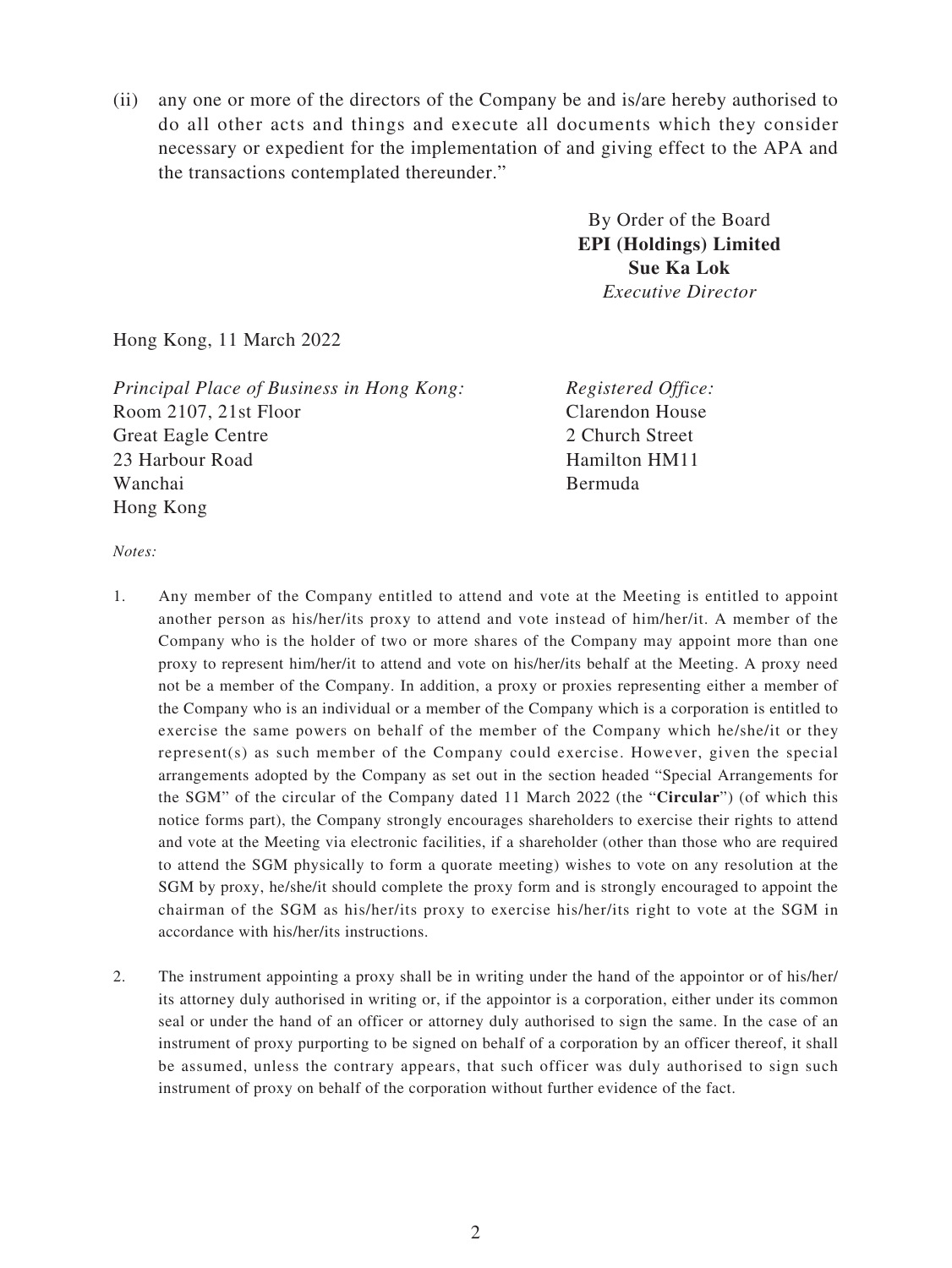- 3. In order to be valid, you are requested to (a) deliver the instrument appointing a proxy and the power of attorney or other authority, if any, under which it is signed, or a notarially certified copy of such power or authority, together with such evidence as the Board of Directors of the Company (the "**Board**") may require under the Bye-laws of the Company to the Hong Kong branch share registrar and transfer office of the Company, Tricor Tengis Limited at Level 54, Hopewell Centre, 183 Queen's Road East, Hong Kong in accordance with the instructions printed thereon; or (b) submit the proxy form electronically at https://spot-emeeting.tricor.hk/#/689 in accordance with the instructions printed on the notification letter (the "**Notification Letter**") as enclosed with the Circular, in each case as soon as possible and in any event not less than 48 hours before the time appointed for holding the SGM or any adjournment thereof.
- 4. Delivery of an instrument appointing a proxy or submit the proxy form electronically shall not preclude a member of the Company from attending and voting at the Meeting or any adjournment thereof or upon the poll concerned via electronic facilities and, in such event, the instrument appointing a proxy shall be deemed to be revoked.
- 5. Where there are joint registered holders of any share(s) of the Company, any one of such persons may vote, either personally or by proxy, in respect of such share(s) of the Company as if he/she/it were solely entitled thereto, but if more than one of such joint holders be attending the Meeting or by proxy, that one of the said persons so attend whose name stands first on the register of members of the Company in respect of such share(s) of the Company shall alone be entitled to vote in respect thereof.
- 6. In order to be eligible to attend and vote at the Meeting, all unregistered holders of the shares of the Company shall ensure that all transfer documents accompanied by the relevant share certificates must be lodged with the Hong Kong branch share registrar and transfer office of the Company, Tricor Tengis Limited, at Level 54, Hopewell Centre, 183 Queen's Road East, Hong Kong for registration not later than 4:30 p.m. on Wednesday, 23 March 2022.
- 7. The Chinese version of this notice is for reference only. If there is any inconsistency between the English and the Chinese versions, the English version shall prevail.
- 8. Due to the constantly evolving COVID-19 pandemic situation in Hong Kong, the Company may be required to change the SGM arrangements at short notice. Shareholders should check the Company's website (www.epiholdings.com) or the website of The Stock Exchange of Hong Kong Limited (www.hkex.com.hk) for future announcements and update on the SGM arrangement.

# **SPECIAL ARRANGEMENTS FOR THE SGM**

The Company does not in any way wish to diminish the opportunity available to shareholders to exercise their rights and to vote, but is conscious of the need to protect the SGM attendees from possible exposure to the COVID-19 pandemic. For the sake of health and safety of the SGM attendees, and in light of the latest Prevention and Control of Disease (Prohibition on Group Gathering) Regulation (Chapter 599G of the Laws of Hong Kong), the Company would be adapting the arrangements for the SGM to minimise attendance in person, while still enabling shareholders to vote and ask questions. Details of the special arrangements for the SGM are set out below.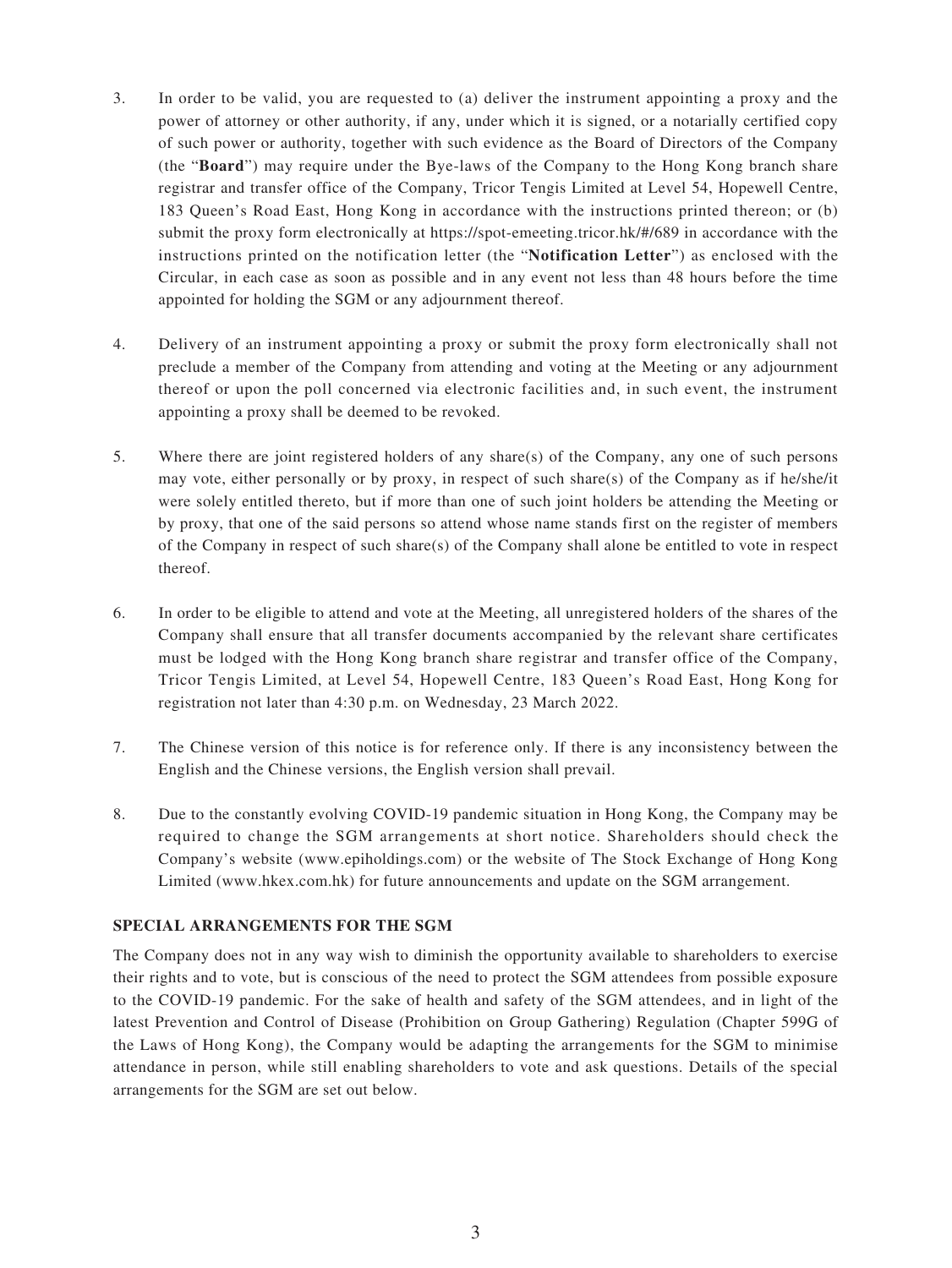# **ATTENDING THE SGM BY MEANS OF ELECTRONIC FACILITIES**

The SGM will be a hybrid meeting. The SGM will be held with the minimum number of persons present as is required under the Bye-laws of the Company to form a quorate meeting, together with a limited number of other attendees to ensure the proper conduct of the Meeting. The quorum will be formed by the senior management members and/or senior staff members of the Company who are shareholders and/or their proxies to maintain an internal grouping and minimise the continuing risks posed by the COVID-19 pandemic at the SGM.

Given the above reasons, **NO other shareholder, proxy or corporate representative should attend the SGM in person**. Other than those in the quorum and the limited number of other attendees to ensure the proper conduct of the Meeting, any other person who attempts to do so will be excluded and will not be permitted entry to the venue of the SGM.

The Company strongly encourages shareholders to attend, participate and vote at the SGM through online access by visiting the e-Meeting System provided by the Hong Kong branch share registrar and transfer office of the Company, Tricor Tengis Limited. Shareholders participating in the SGM using the e-Meeting System will also be counted towards the quorum and they will be able to cast their vote and submit questions through the e-Meeting System.

The e-Meeting System permits a "split vote" on a resolution, in other words, a shareholder casting his/her/ its votes through the e-Meeting System does not have to vote all of his/her/its shares in the same way ("**For**" or "**Against**"). In the case of a proxy/corporate representative, he/she can vote such number of shares in respect of which he/she has been appointed as a proxy/corporate representative. Votes cast through the e-Meeting System are irrevocable once the votes have been casted. The e-Meeting System will be opened for registered shareholders and non-registered shareholders (see below for login details and arrangements) to log in approximately 30 minutes prior to the commencement of the SGM and can be accessed from any location with internet connection by a mobile phone, tablet or computer device. Shareholders should allow ample time to check into the e-Meeting System to complete the related procedures.

# **Registered shareholders**

Registered shareholders will be able to attend the SGM, vote and submit questions online through the e-Meeting System. Each registered shareholder's personalised username and password will be sent to him/ her/it under separate letter.

# **Non-registered shareholders**

Non-registered shareholders whose shares are held in the Central Clearing and Settlement System through bank, stockbroker, custodians or Hong Kong Securities Clearing Company Limited (collectively the "**Intermediary**") may also be able to attend the SGM, vote and submit questions online through the e-Meeting System. In this regard, they should:

- (i) contact and instruct their Intermediary to appoint themselves as proxy or corporate representative to attend the SGM; and
- (ii) provide their email address(es) to their Intermediary before the time limit required by the relevant Intermediary.